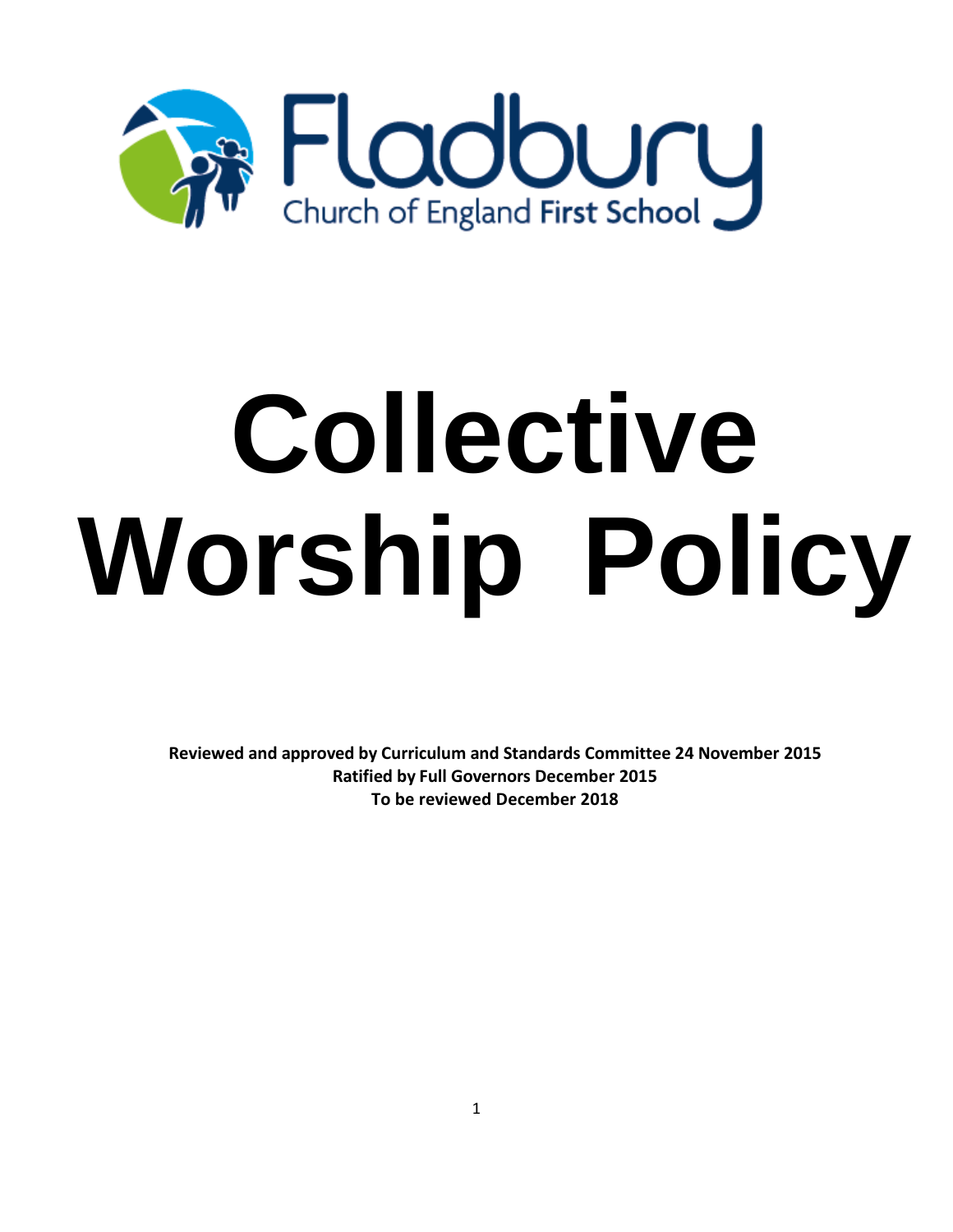## **Rationale**

Our school is a Voluntary Aided Church of England First School. As such we identify Christian values which underpin the whole of our community. These values inform our school's vision, aims and ethos, the design of our curriculum, all policies, planning and the school's management and governance.

At Fladbury, we value collective worship and it is an affirmation and celebration of the Christian foundation values and ethos of the school.

#### **Legal Framework**

The law requires there to be a daily act of collective worship for all pupils which takes account of the age and aptitude (Education Reform Act, 1988). All parents have the right to withdraw their children from Collective Worship. A request should be made to the Head Teacher in writing and then alternative arrangements can be discussed and agreed. Since this is a church school, however, worship is central to our life and work and is regarded as a very important part of a child's education.

Our Governors have the responsibility for ensuring that the school meets the requirements for worship detailed in the Statutory Inspection of Anglican and Methodist Schools (SIAMS) Evaluation Document. They are also tasked with monitoring and evaluating the impact worship on the school community in consultation with the head teacher.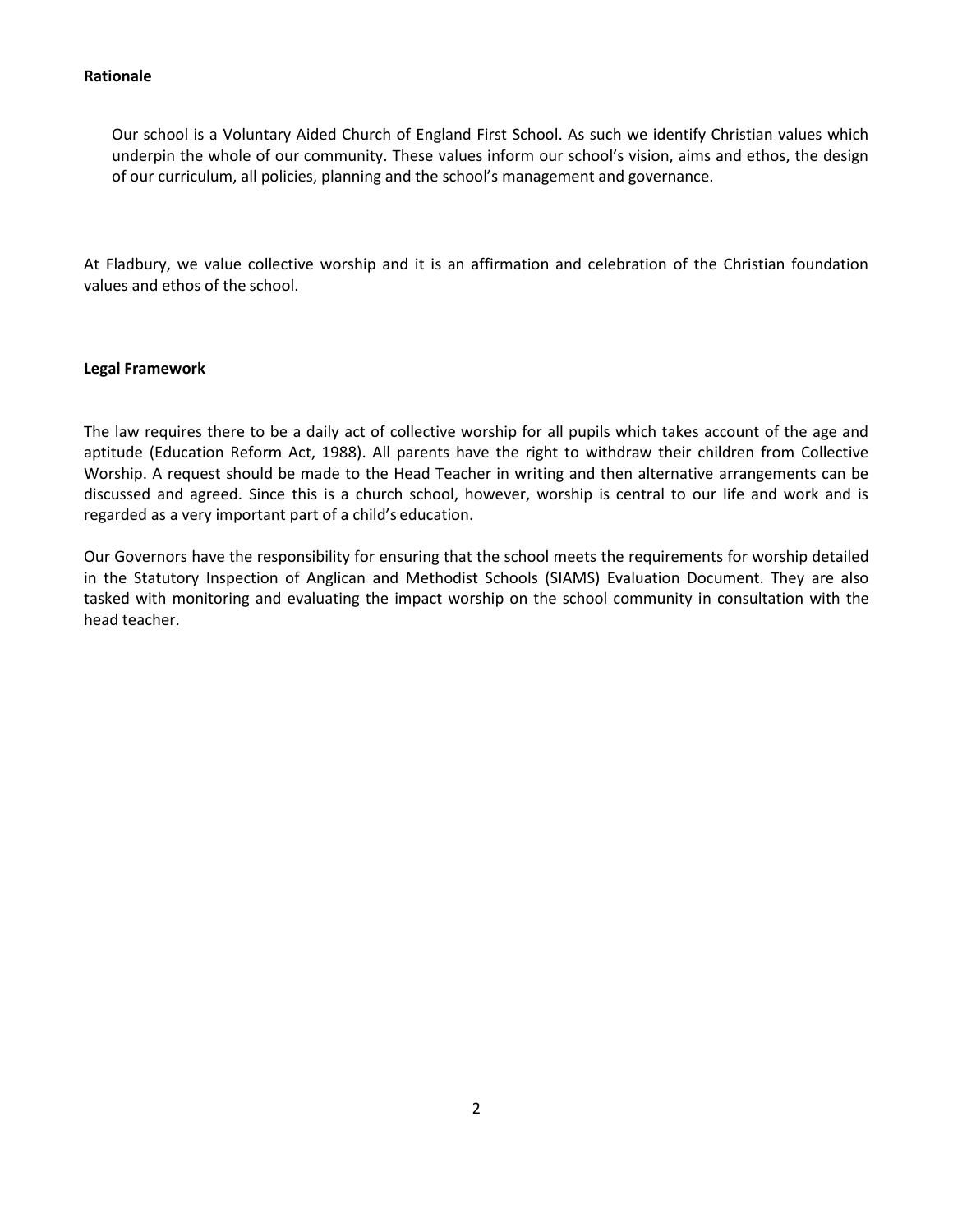**Aims**

Our school is a community inspired by the Christian understanding of God as Trinity: God the Father, the source of all being and life; God the Son, who reveals God's love by his life, death and resurrection; and God the Holy Spirit, who makes Christ known in the world.

All pupils at our school are important, and our ethos celebrates diversity of experience, interest and achievement. Through collective worship we promote children's spiritual, moral, social and cultural development:

- *Spiritual development –* Collective worship offers an opportunity for prayer and for reflection upon the value, purpose and meaning of things.
- *Moral development –* The content of worship material (story, etc) will contain moral messages that promote positive shared values, providing children with an opportunity to reflect on matters concerning right and wrong.
- *Social development –* Collective worship provides an opportunity for the school to meet as a whole and to form a collective identity, sharing times of joy or sadness as a group.
- *Cultural development –* through its content, collective worship can develop in children an appreciation and understanding of faiths and cultures different from our own

Through collective worship in our school we aimto:

- provide an experience of worship that will allow children to respond to the presence, power and peace of God
- enable children to become familiar with the Bible and grow in their appreciation that for Christians it is God's word.
- provide regular opportunities for stillness, reflection andprayer
- introduce children to Christian language and symbolism and the cycle of the Church year so that they are offered a pattern of meanings and a framework into which they can begin to integrateexperience
- explore a variety of ways of praying, giving children the opportunity to form their own prayers using multi-sensory foci (eg Prayer Stone Bags) and introduce them to some well-known Christian prayers, e.g. Lord's Prayer
- offer opportunities to children and staff to develop their skills in planning, leading and evaluating the impact of school worship
- strengthen and support the school community giving expression to and reaffirming the Christian values of the school which underpin the school's vision, policies, curriculum and moral code
- celebrate the gifts that each child brings to the school community, recognising the uniqueness of each individual made in the image of God
- encourage children to reflect on the puzzling questions that life poses and to respond to the wonder and mystery of the world around them
- help children develop respect and sensitivity to the beliefs and values ofothers
- foster a concern for others within the school and wider world
- foster an appreciation of the created world and an awareness of our responsibility forit
- encourage respect of other people's religious beliefs and practices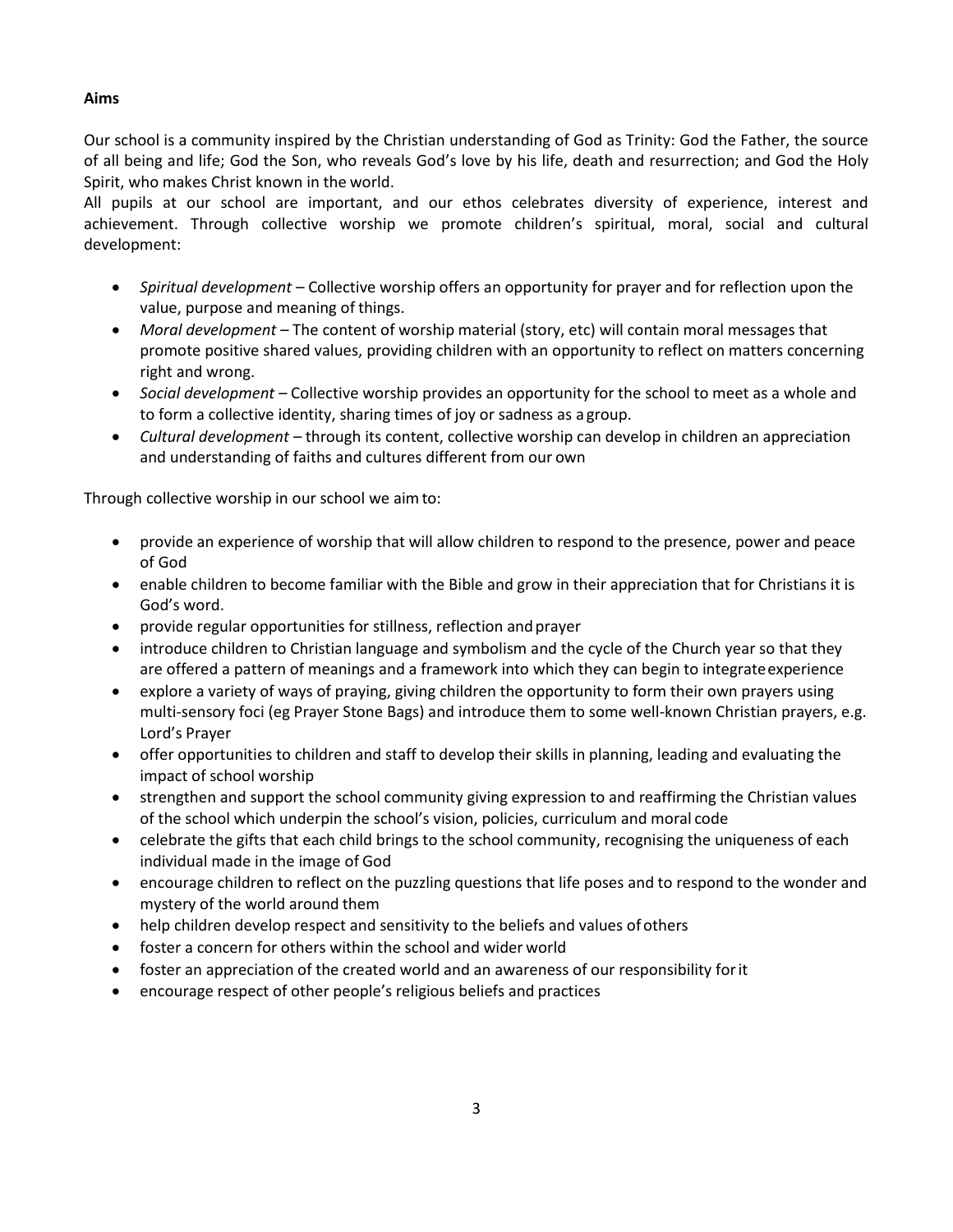## **Organisation**

| Day                                                    | Time             | Group                  | Leader                                     | Content                                                              |
|--------------------------------------------------------|------------------|------------------------|--------------------------------------------|----------------------------------------------------------------------|
| Monday                                                 | $9.00 - 9.20$ am | Whole School and Staff | <b>Head Teacher</b>                        | Values for Life/Church Year                                          |
| Tuesday                                                | $9.00 - 9.20$ am | Whole School and Staff | Open the Book                              | Bible Stories/Values for Life                                        |
| Every other<br>fortnightly                             | $9.00 - 9.20$ am | Whole School and Staff | Visiting Clergy and<br>speakers            | Bible Stories/Values for<br>Life/Church Year                         |
| Wednesday                                              | $9.00 - 9.20$ am | Whole School           | <b>Class Teachers</b>                      | Bible Stories/Values for Life                                        |
| Thursday                                               | $9.00 - 9.20$ am | Whole School           | Assistant Head<br>Teacher                  | Praise and Worship through<br>songs and hymns and prayer             |
| Friday<br>- Celebration                                | 9.00-9.20am      | Whole School and Staff | <b>Head Teacher</b>                        | Celebration Assembly through<br>songs and hymns and prayer           |
| Assembly<br>- Class based<br>worship once              | 9.00-9.30am      | Whole School and Staff | Class Teacher<br>and Individual<br>Classes | Class-based Assembly -<br>Values for Life/Curriculum<br>celebrations |
| every term<br>- CreW led<br>worship once<br>every term | 9.00-9.20am      | Whole School and Staff | CreW Team                                  | Values for Life                                                      |

Collective Worship in our school is organised asfollows:

#### **Planning**

We use the Gloucester Diocese's **'Values for Life'** as a framework**,** with most worship planned using **Roots and Fruits, Out of the Box** and **Jack in the Box.** These publications provide a whole school programme to teach Christian values in collective worship and across the whole curriculum. We also observe the cycle of the church's year, and have regard to topical issues and events in school, the locality and the world. We also draw on online resources such as **Worship Workshop** and **Imaginor**.

Plans are drawn up termly, giving the outline of the term's Value, the themes of the Praise and Worship Assemblies and any special events.

Children are involved in planning worship within their own Class Assembly, to which parents and other family members are invited. Year 3/4 children are invited to join a CreW (Collective Worship and Religious Education) Team and lead worship with whole school once a term using Roots and Fruits, Out of the Box and Jack in the Box.

Our Celebration Assembly on Fridays are a public recognition of achievement across the curriculum where we celebrate children's involvement in the full life of the school. Parents, carers and visitors are welcomed into our worship and again on the first Wednesday of every month, Welcoming Wednesdays.

We are involved in the 'Open the Book' project, which offers us Bible stories told by members of the local church community using drama and 'The Lion Storyteller Bible' and the 'Open the Book Bible Storybook'.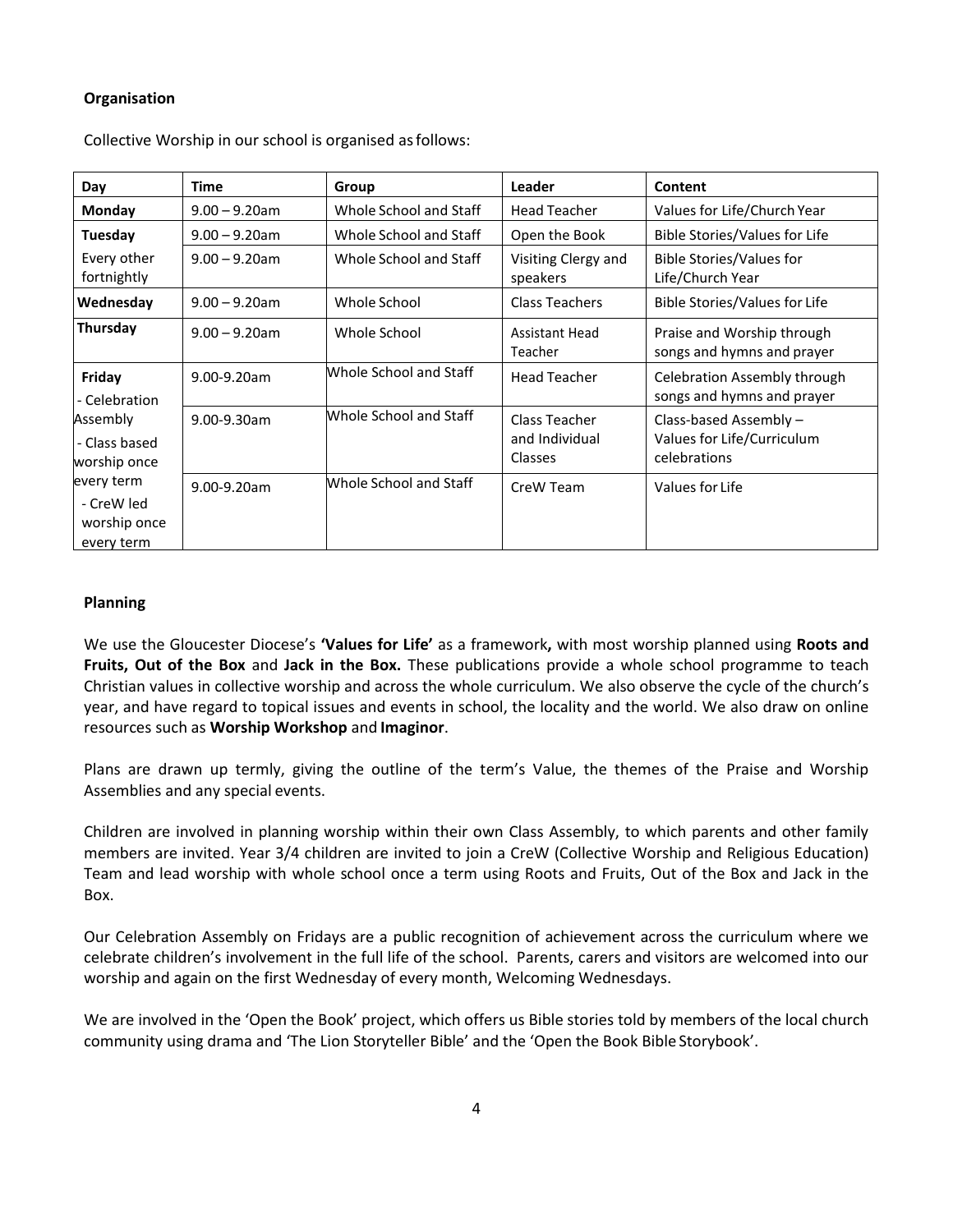# **Content**

The **'Values for Life'** programme gives a basis upon which to plan each term's theme. We follow the pattern of Welcome, Learning, Reflecting and Responding in our worship, using the ideas of Windows, Mirrors and Doors to symbolise the elements.

We often use a story to learn from, usually from the Bible but sometimes from another of the principal religions. We also use traditional folk tales and modern stories. We sing a song or a hymn and there is time for quiet reflection on the theme of the assembly as well as a prayer.

Our School Prayer is used regularly, and is displayed in the entrance hall and on the school website.

Our worship reflects the Anglican heritage through:

- the use of the Bible as a source book for inspiration and learning
- the making of explicit links between Bible stories and the Christian values of ourschool
- reflecting upon Christian symbols and their use in worship
- observing the cycle of the Church's year: Advent, Christmas, Candlemas, Lent, Easter, Ascension, Pentecost
- $\bullet$  the pattern of worship welcome, learning, reflecting, responding
- the use of specific prayers including the Lord's Prayer, responses (The Lord be with you And also with you), hymns and worship songs
- the use of prayer formal, pupils' own, silence/reflection and extempore
- the use of liturgical colours for the cloth on the worship table
- the provision of opportunities to discover the value of meditation and silence within the context of Christian worship
- the involvement of the Priest in Charge of St John the Baptist Church in Fladbury
- the invitation to members of other Churches to lead or attend worship from time to time
- experiencing the bond of community which encompasses gender, age, race and religiousopinion
- sharing in a commitment to dialogue with other faiths, shown in our inclusive ethos, the welcome we offer to all pupils and in the celebration of shared values andbeliefs

# **Places to Worship in School**

Whole school worship usually takes place in the school hall, where we have access to audio-visual equipment and plenty of space. The classrooms and the Spiritual Quiet Garden (outside worship space) are used for classbased worship. However we acknowledge that prayer and worship can take place anywhere, and we are flexible in our use of space in and around school.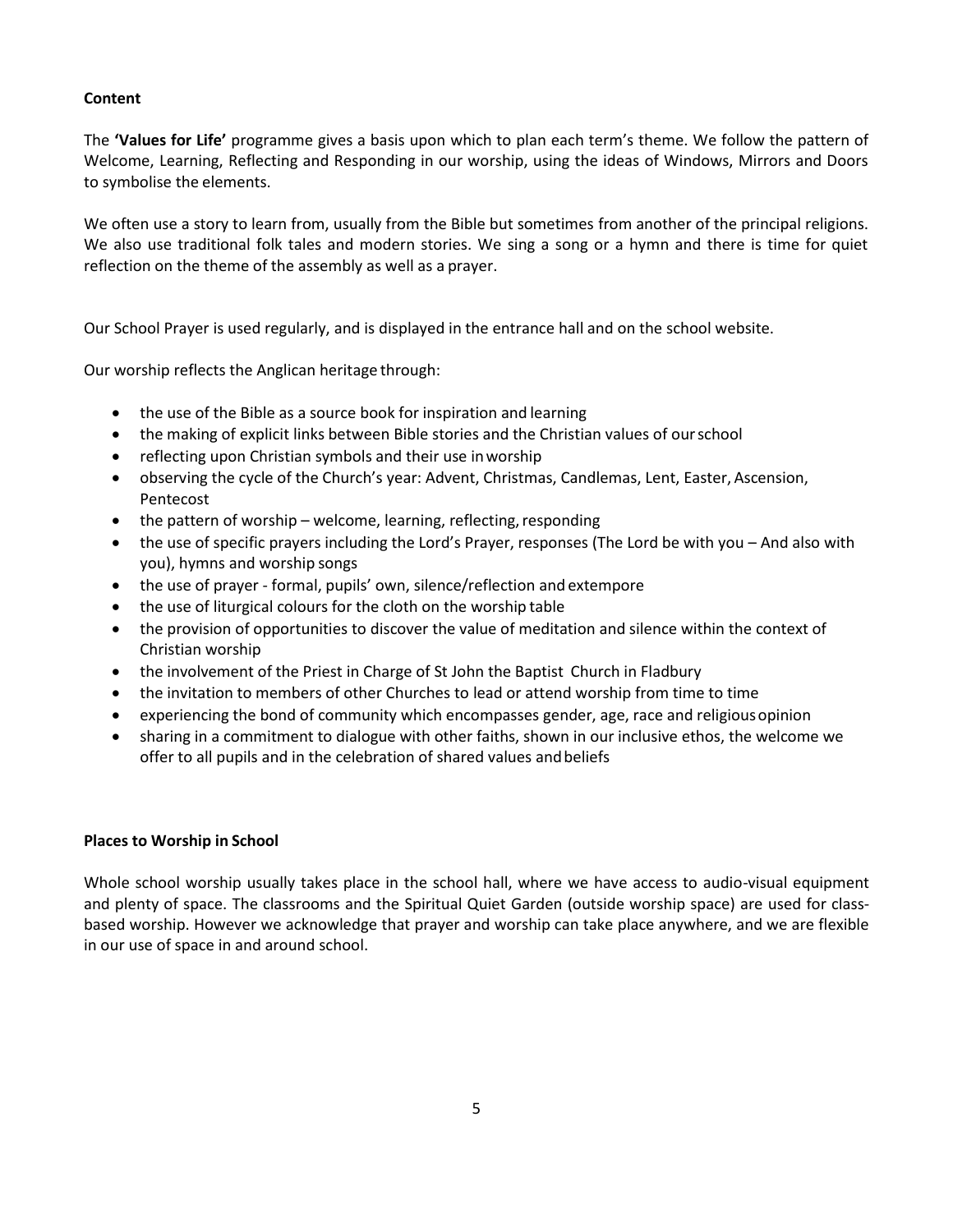#### **Making Worship Special**

In the hall, a Worship Table is used, covered with a cloth (green, purple, red or gold depending on the season) and with 3 individual candles to represent the Trinity. A Bible is placed on the table. Music is played as the children enter and leave the hall. Sometimes the lights are switched off to create a particular atmosphere. The use of the sound system ensures that everyone has access to the learning and we are in the process of fundraising for a large screen to show images to support the theme of the Worship.

#### **Special Events**

Through the year, we celebrate special events. New pupils and members of staff are welcomed individually and at the start of the school year. Our Year 4 leavers have their own 'Goodbye Assembly' at the end of the summer term. Staff who are leaving are also acknowledged in assembly, with children leaving mid-year being acknowledged by the whole school and presented with a Bible provided by the Governors. Harvest Festivals, Christmas Services and Easter Services are held in the Parish Church and are planned with support from the Priest inCharge.

Events such as Book Week, Armistice Day, Anti-Bullying Week and International Week are alsomarked.

#### **Visitors**

Visiting speakers from the local and wider community, welfare and charity organisations contribute to and enrich our programme of daily worship in school.

#### **Involving Parents**

Details of special acts of worship and the stories told by the Open the Book Team are included in the Friday newsletter. Parents are also sent Home School Values sheets, which give background to the term's Value and which will include ideas for discussion, often focusing on a story we have used in whole school worship. We welcome feedback from parents about our worship, the impact of our Values education and about Church services.